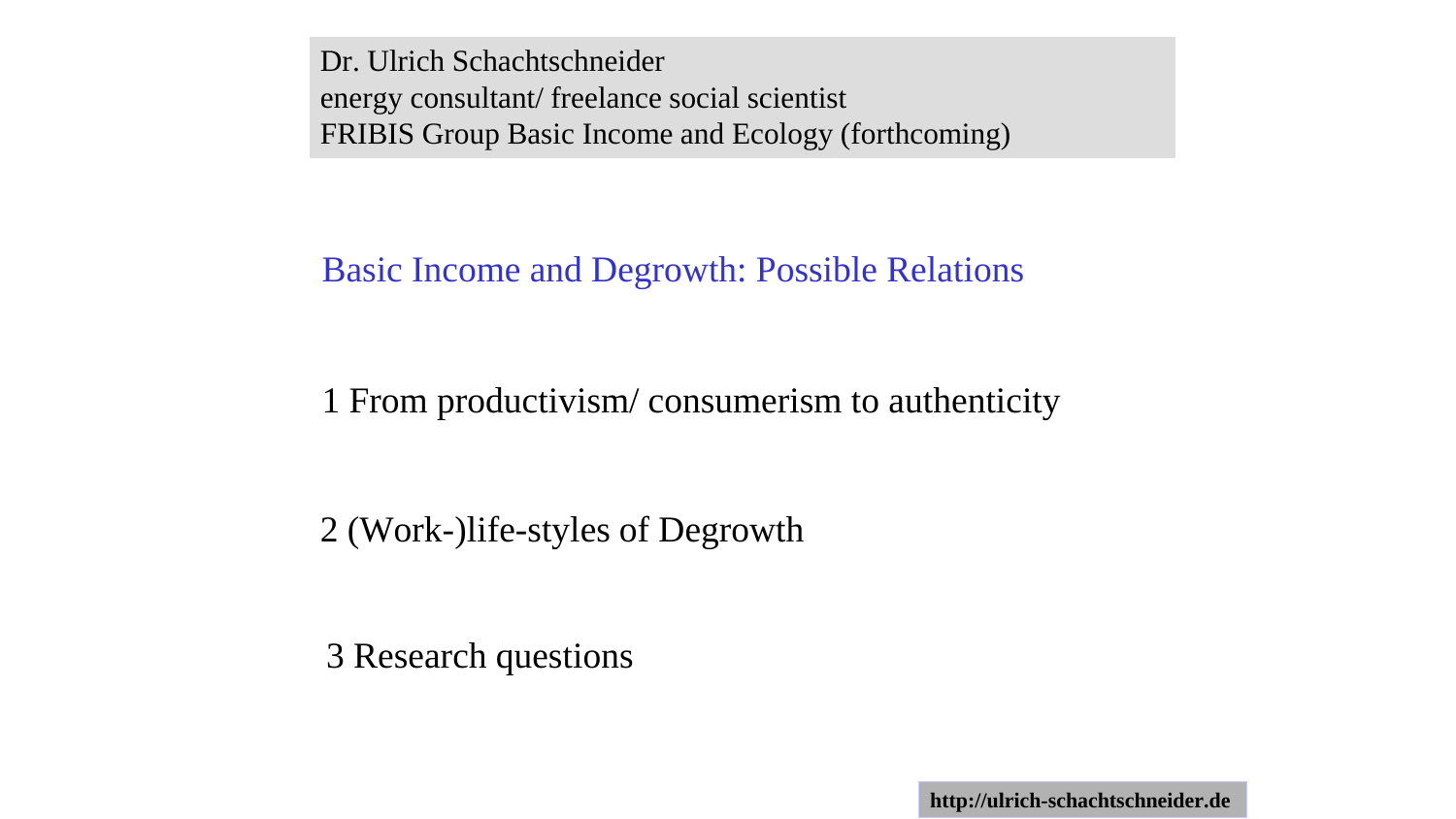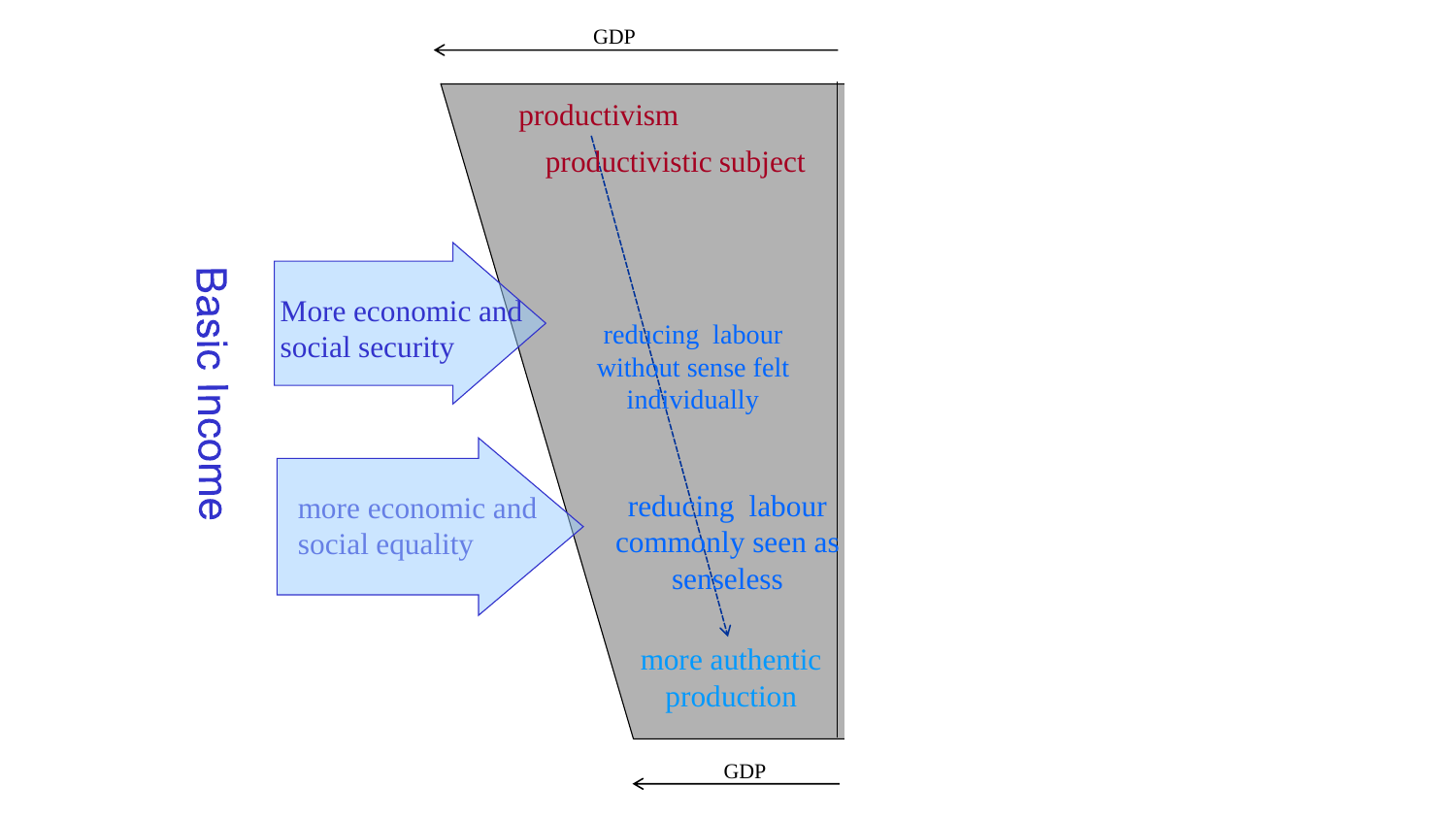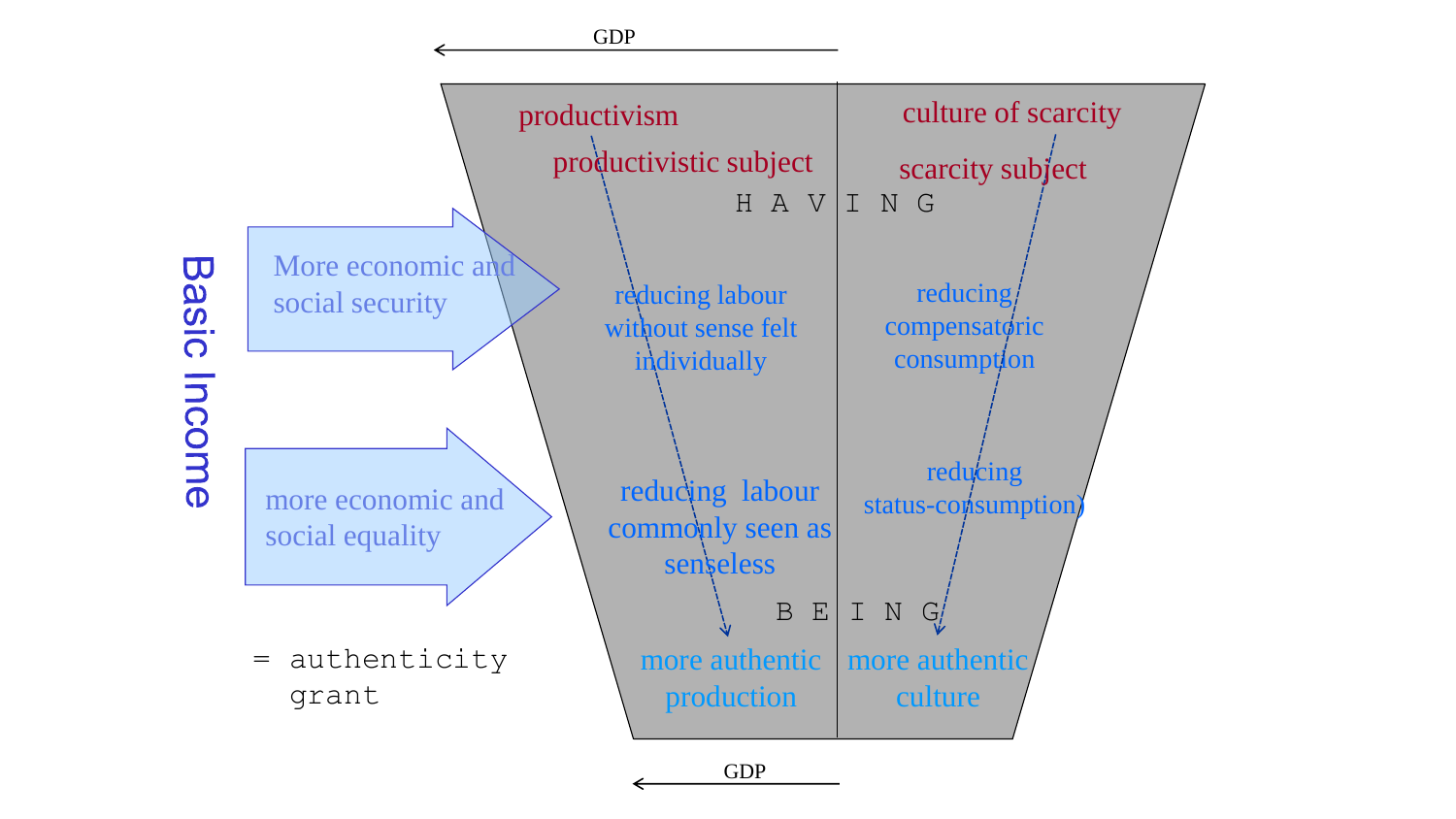### Inequality and working hours



Ref.: Wilkinson/ Pickett 2010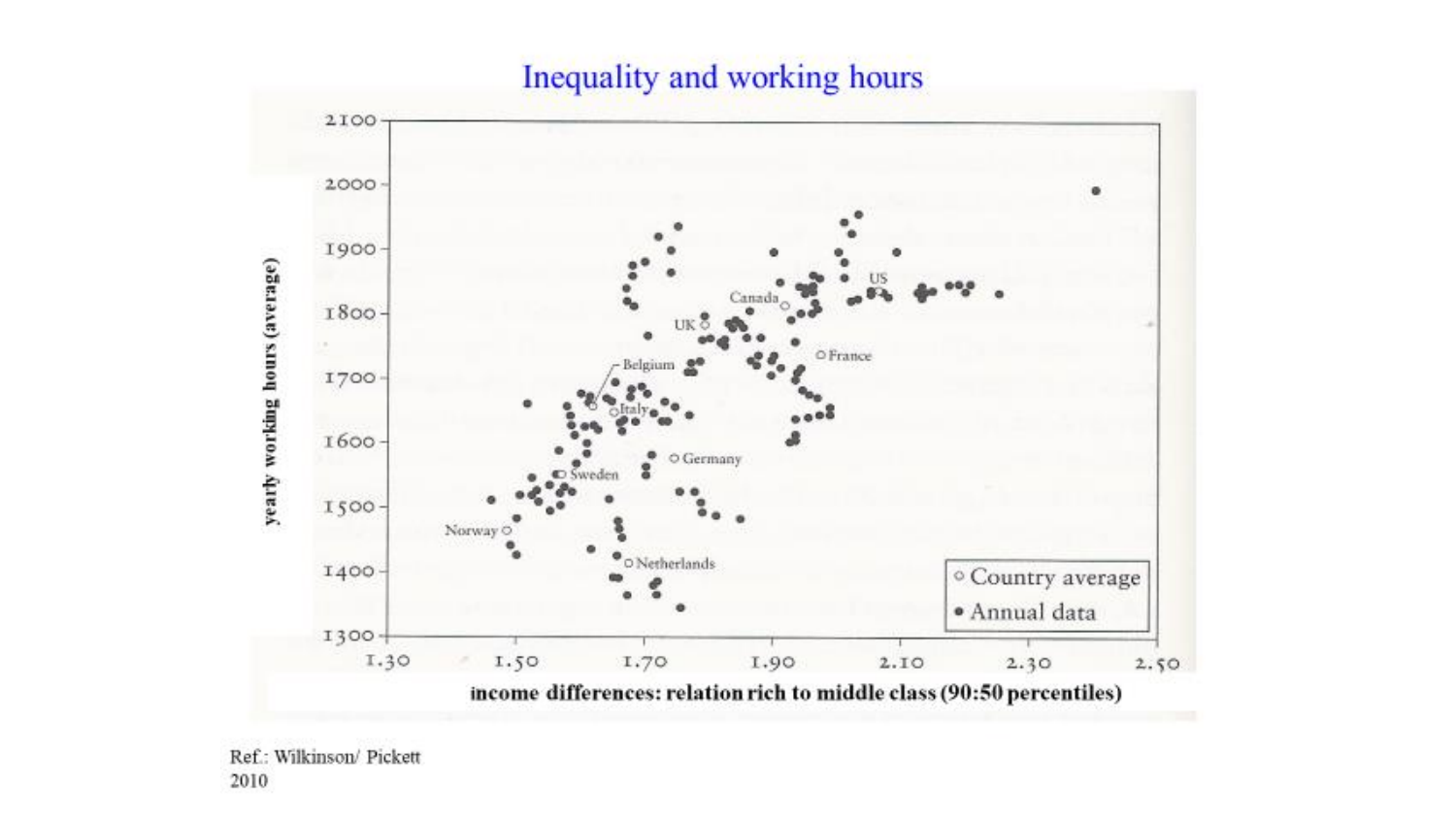#### (Work-)Lifestyles of Degrowth with Basic Income



presumption for height of output:

- constant labour productivity with gainful work
- 50% reduced labour productivity with subsistence work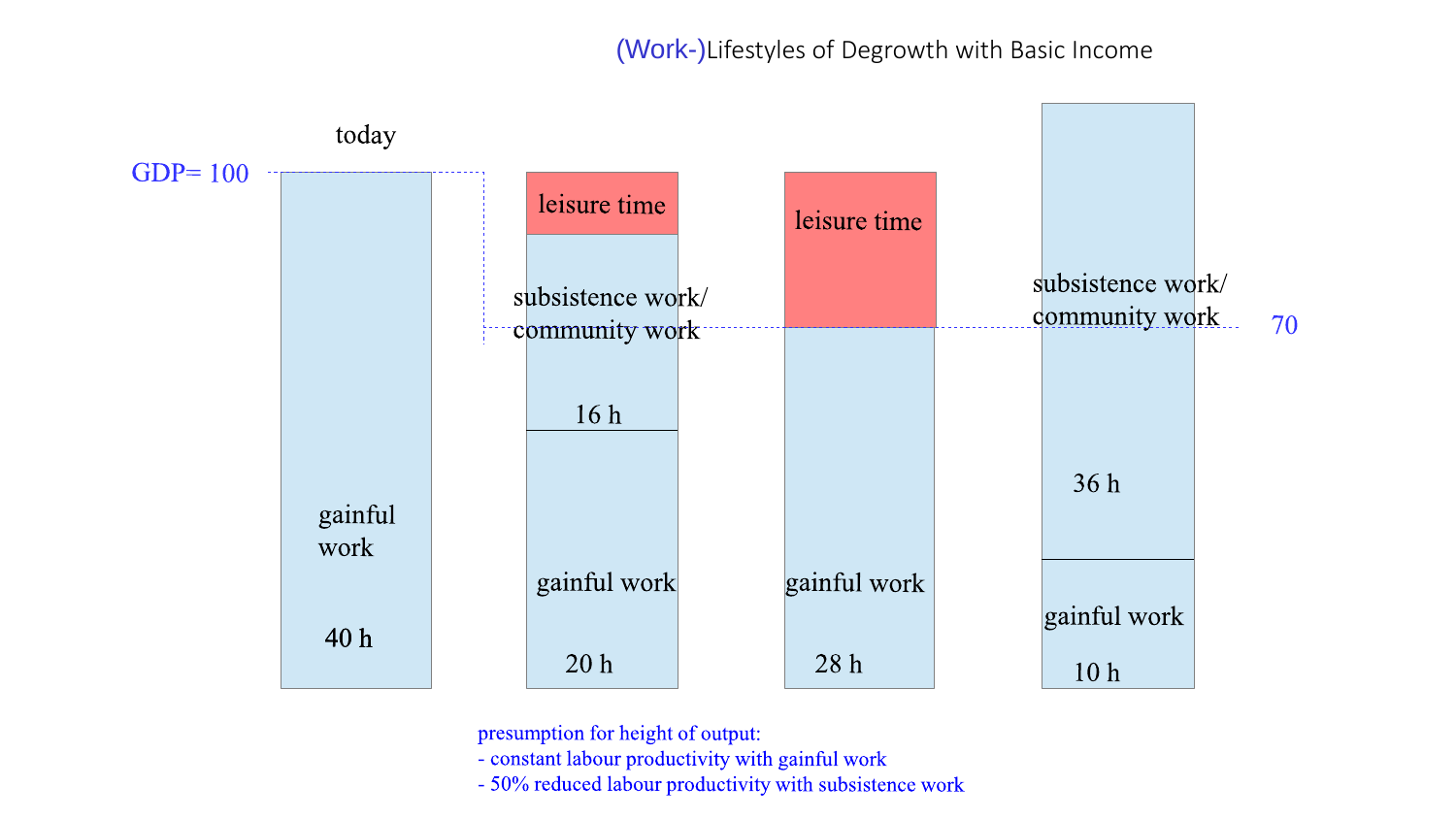